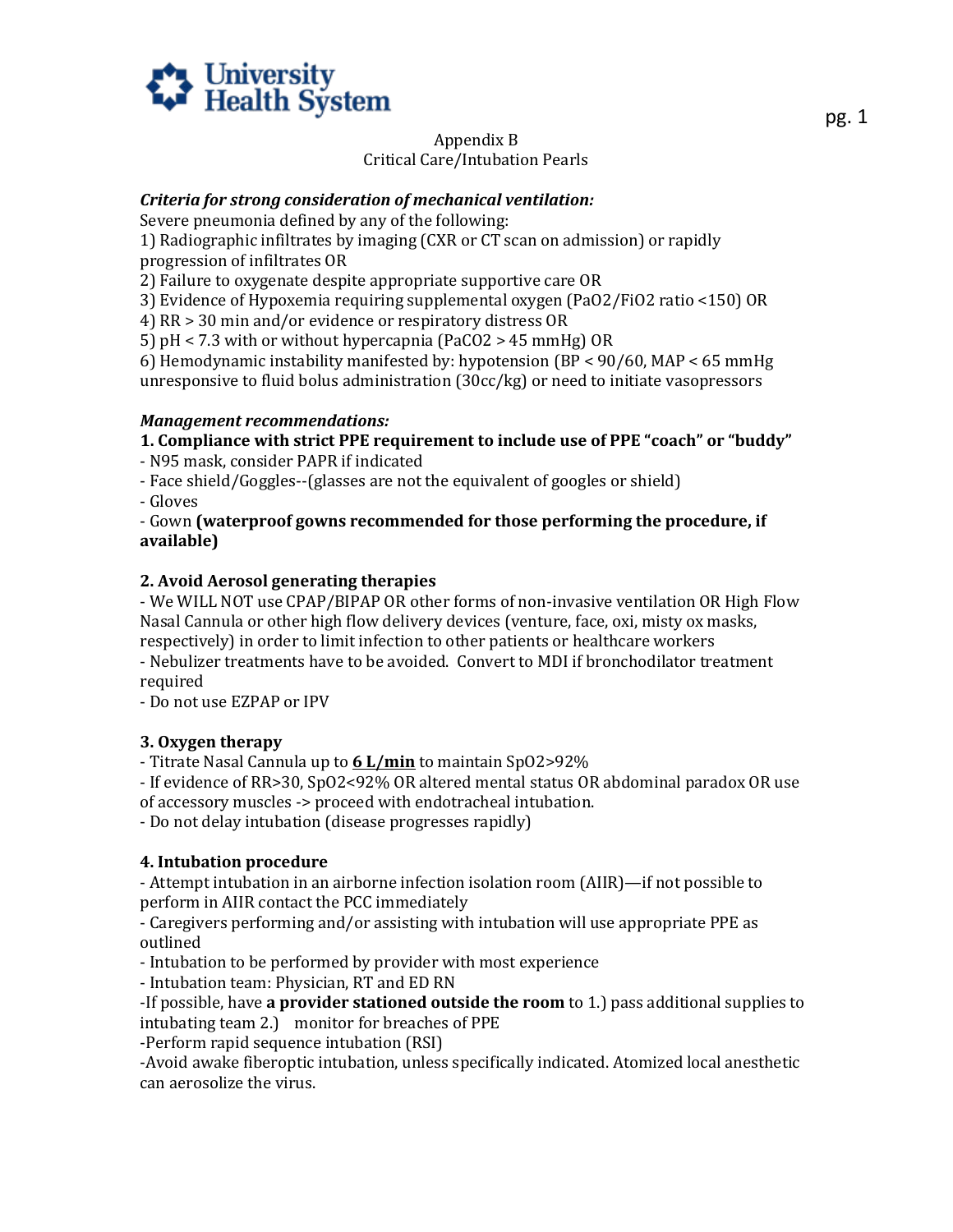# **A University**<br>**Health System**

 -Preparation for intubation (10 minutes before intubation) with assessment of difficult airway and removal of dentures or piercings

-Position the patient for intubation

-Preoxygenation using passive FiO2 with an oxymask at 15 L/min (5 minutes before intubation) with concomitant nasal cannula O2 (at 10 L/min) for apneic oxygenation -Avoid manual ventilation

-Confirm vascular access

-Prepare equipment: oxygen sources x 2, suction working and under the pillow, MAC and/or MILLER blade in appropriate size with back up size, endotracheal tube x 2 sizes with stylet, NPA/OPA, ETCO2 detector, and lubrication in room, video assisted laryngoscopy available and difficult airway supplies outside of the room ready for usage: LMA, Bougie, Disposable bronchoscope.

- Intravascular access x 2 (consider central venous access)

- Prepare medications: Induction agents: Etomidate 0.3 mg/kg IV [70kg = 20 mg], or Ketamine 1-2 mg/kg if shock or SBP<100mmHg, Fentanyl 25 mcg IV (over 30-60 seconds administration), Midazolam 0.1 – 0.15 mg/kg IV (if not using RSI)

- AVOID Propofol

- Use neuromuscular blockade to limit the risk of peri-procedure cough, gag, emesis, etc. with Rocuronium 1-1.2 mg/kg IV or Succinylcholine 1.5 mg/kg

- Make available reversal agent for paralytic available if needed: Sugammadex 16 mg/kg IV

-Medications should be drawn up and prepared outside room

-Initiation mechanical ventilation after inflation of the endotracheal tube with a balloon cuff pressure > 20 cmH20 and confirmation ETT placement (use 2 methods: color capnography, visualization of condensation inside ETT during video laryngoscopy, ausculatation) -Initiate light continuous sedation and analgesia following RASS score to establish ventilatory synchrony

 **intubating** to increase first-pass success and reduce exposure of HCWs to body fluids *\*If CPR is in progress*, goal is immediate intubation. **Hold chest compressions while** 

# **5. Connect to the ventilator**

- Initiate AC mode, TV= begin with 8 ml/kg and adjust down to 6 ml/kg IBW, begin with PEEP 5 and adjust for oxygenation, FiO2 1.0, begin RR 20 bpm or to match as closely as possible and able, the patients' resp rate before intubation

- Monitor Pplat <30 cmH2O

- Compliance with ARDS protocol [Low tidal volume strategy and PEEP / FiO2 titration]

- AVOID: aerosol therapies

- Use dual limb heated wire circuits (change only when needed).

- HEPA (vent filter) in line with the ETT will be placed

- HEPA when using Ambu bag

# **6. Post-intubation**

-Place all non-disposable airway equipment in biohazard bag. If video Larygnoscope used immediately wipe down with approved wipes.

- Remove PPE in anteroom. If no anteroom is available, remove PPE *except for N95* in patient room.

 -Wash hands or use appropriate alcohol based hand sanitizer immediately after removing PPE